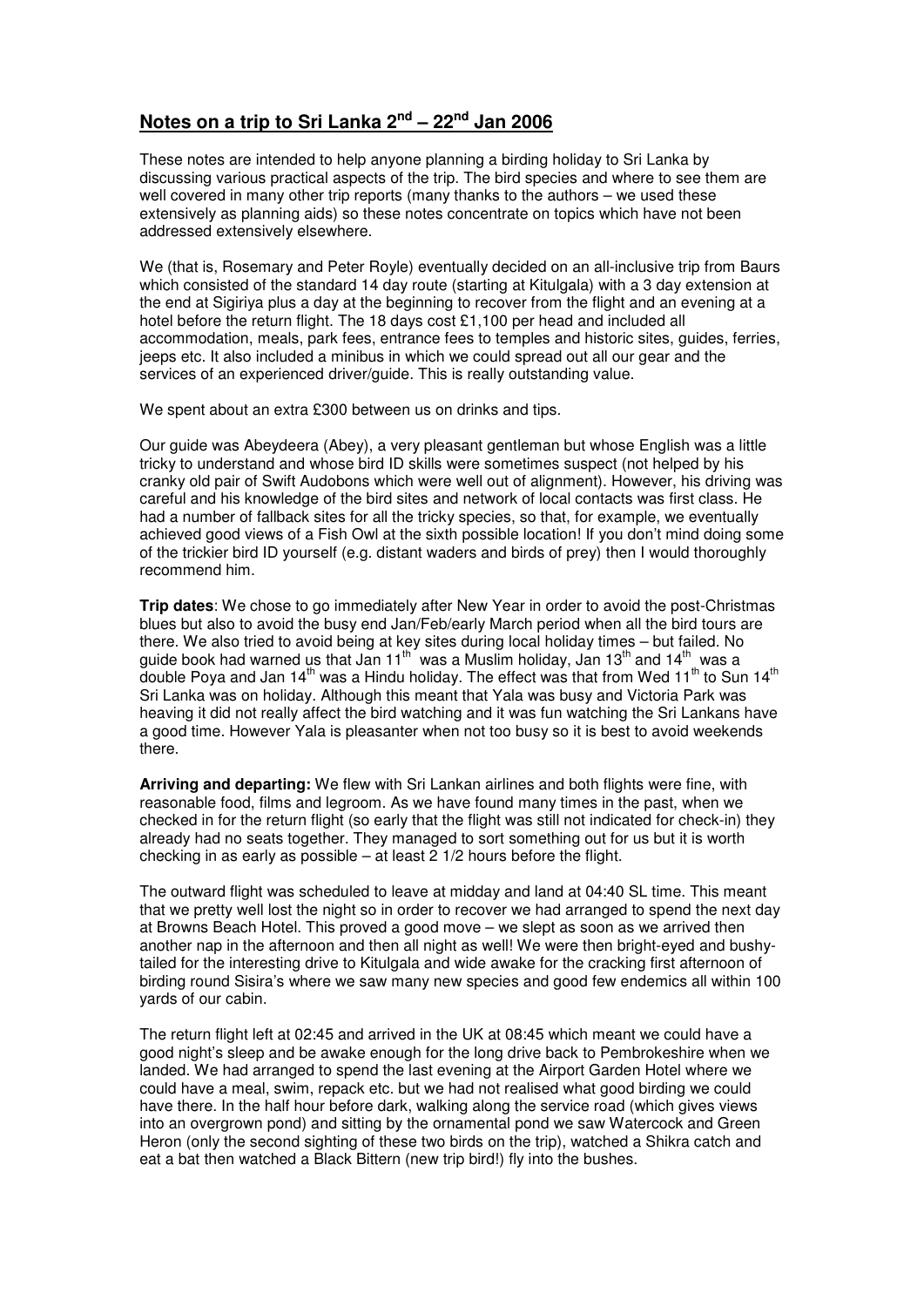**Weather:** During the first 14 days of January northern Sri Lanka had virtually continuous rain resulting in flooding and overflowing dams - these were the heaviest rains for some 16 years. We were in the southern part of the island at the time but some of the weather came our way. We had some rain every day, usually in the late afternoon, until the  $14<sup>th</sup>$  Jan when it miraculously turned bright and sunny for our visit to Horton Plains and didn't rain again. As an example of the problems this caused, at Kitulgala it rained on the first day at 15:00 for an hour though the birdwatching afterwards was very good, on the second day it rained from 16:30 till after dark which virtually wiped out chances of seeing much in the evening and on the third day after very good early morning birdwatching it rained from 9:00 to 13:00 and again in the evening. We got very wet and very bloody due to the superabundance of leeches and virtually the only birds we saw in the rain were two Spurfowl which walked across the path.

The point to this is that the rain does seriously affect the birdwatching especially it if rains in the late afternoon as all the birds just go to roost early. Luckily we had a fairly relaxed schedule but if we had been on a tighter schedule we would definitely have missed some birds. As it was, our attempts at several locations to find the Frogmouth were pretty well scuppered by the rain.

Also our visit of Bundala was limited to a small area as most of the tracks were under water and some tracks in Yala were impassable. Many of the tanks and ponds were very full which reduced the shallow areas for waders etc.

Wet weather is more likely in Dec. and Jan. so if you are on a tight schedule I would avoid these months. But the weather in Sri Lanka is never entirely predictable.

**Birds:** A brief mention of the actual birds! We were very happy with our list of 221 including all the (now 33) endemics except Scaly Thrush which we spent al least 8 hours trying to track down in two locations. Apparently they are easier in February as they are breeding. We had excellent views of most birds including Blue Magpie, Whistling Thrush and Red Faced Malkoha and eventually good views of Green Billed Coucal. Just or prove that birds are never reliable, our first two days at Sisira's – reckoned to be the best place in SL to see Green Billed Coucal as it is a "garden bird" – drew a complete blank. No sign at all. Only on the third day did we see a bird across the river and on the last morning when it was barely light they were in the garden and just outside our balcony! One couple who were there for two days trying to photograph both Coucal and Frogmouth saw no sign of either.

One non-endemic that gave us a headache was Blue Faced Malkoha which is apparently a "fairly common scrub and garden bird" – not for us it wasn't. We think we may be the only people ever to do a bird trip to Sri Lanka and not see it! (We saw Sirkeer Malkoha easily and had terrific views of Red Faced Malkoha!)

Of the migrants, Kashmir Flycatchers and Pied Thrushes are scarce in Victoria Park this year. After two vigils by the rubbish dump we eventually had excellent views of Pied Thrush (also Pitta, Slaty Legged Crake and a selection of rats and squirrels) but no sign of the Flycatcher. We had cracking views of Orange Headed Ground Thrush at Sigiriya just across the road from the hotel.

Our favourite birds (in no real order) were Orange Headed Ground Thrush, Indian Blue Robin, White Rumped Shama, Brown Wood Owl, Brown Fish Owl, Blue Magpie, White Naped Woodpecker, a hepatic Grey Bellied Cuckoo and the Serendib Scops Owl which we were very lucky to see roosting during the day. We also enjoyed the Jacanas in their stunning breeding plumage, the Greater Thick Knees with their huge yellow eyes and the Small Pratincole gyrating around catching flies on the sand like a wagtail. We were also very relieved to catch up with Forest Wagtail in Victoria Park, a bird we have been trying to see for a number of years.

**Using tapes:** We prefer not to use tapes wherever possible and in the event we only needed to use them for Jerdon's Nightjar (which zoomed in after only one play despite the rain) and the Whistling Thrush which we saw (both male and female) in the evening at a site quite near Nureya Eliya thus avoiding the necessity of a 4:30 start for Horton Plains. In fact I have no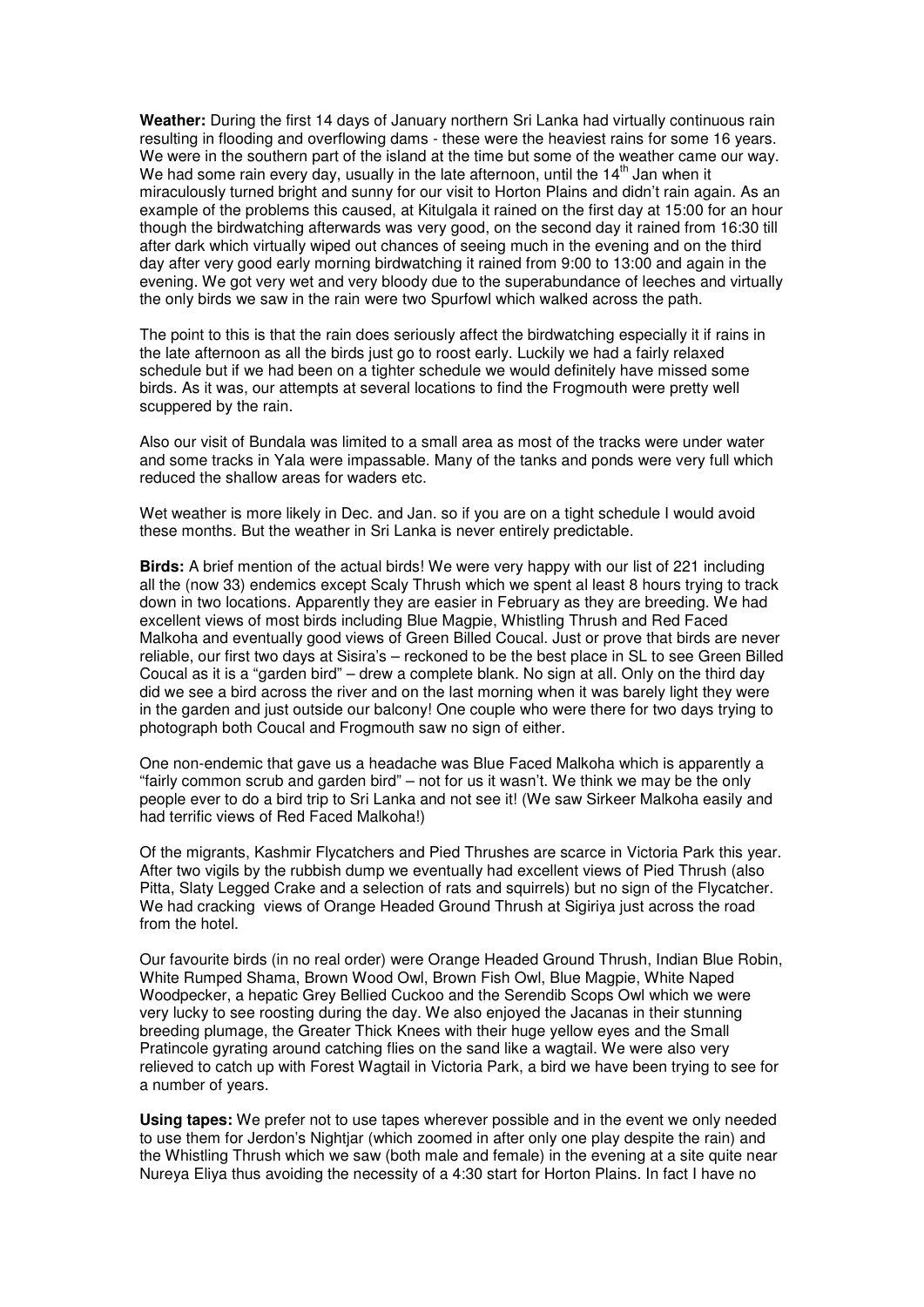idea why such an early start is necessary – it is only an hour to the "Arrenga Pool" and it is still pitch dark until 6:15. After a later start we arrived at the pool at 7:30 and not only had excellent view of the male thrush (called up by another birdwatcher who was taking photos) but the pool contained two otters that were very tame and gave excellent views.

**Hotels:** Our favourite place was Sisira's River Lounge at Kitulgala – excellent food, good beer (Three Coins and Irish Black which is actually more like mild and goes very well with curries), fantastic situation and brilliant birds. The rooms could do with more storage areas and the very cold water in the showers is a bit of shock to the system but altogether excellent.

Next was the Blue Magpie at Sinharaja – solar heated hot water, good food, good situation very close to the Park entrance, great views from the dining area, very friendly people and perfectly adequate rooms – what more could you want? (Interestingly access to both these places was problematic when we were there as washed away roads were being repaired).

The Forest Glen at Kandy had good rooms (we had the best one), an excellent view from the balcony and was close to Udawattekele Forest but the food was a bit bland and often virtually cold. Friendly people though.

Sigiriya Hotel was much classier and very good (though a bit too touristy for our tastes). The food and service was excellent.

The Centauria Hotel in Embilipitiya was good and does a first class laundry service. We handed in an embarrassing pile of blood, sweat and mud soaked shirts and trousers at lunchtime and they were back by the evening all clean and pressed.

We were not overly impressed with Vikum Lodge. The accommodation was just OK but the food was a bit basic and not very generous. The rice and curry was alright though the rice was poor, but the packed breakfasts and lunches were not really adequate – the contents of the sandwiches were so miserly as to be virtually invisible. (I notice that the comments about the food at Vikum Lodge vary widely in other trip reports).

Other hotels – The Rock at Nureya Eliya (a bit gloomy and old fashioned but very friendly), Ratnaloka Tours Inn at Ratnapura, Browns Beach at Negombo and the Airport Garden were all fine.

**Food:** I could write a long essay on this! Basically, Sri Lankan Curry and Rice is generally excellent. The rice is variable – it may be tasty with beautifully separate grains or may be tasteless and lumpy. With the rice will be served from 4 to 7 bowls of curries. There will be one of fish or meat, which is usually the hottest (i.e. most chilli). There will usually be some kind of daal, and then several vegetable dishes. You will have vegetables you have never heard of – beetle gourd, snake gourd, ash plantain – as well as many more familiar – potato, sweet potato, pumpkin, aubergine (always excellent), beans, cabbage, okra, breadfruit and a selection of unnamed green leafy things. These will have different sauces with different degrees of hotness. Almost all are delicious.

However, curry and rice as served to western tourists is somewhat modified compared to that served to Sri Lankans. The latter consists of much more rice and much less curry. What there is, is very hot. If you don't believe me try something which has been prepared for your guide! We tried the chicken curry and sambol which Abey had for breakfast with string hoppers and it was very hot indeed.

If you are finding the curries at a particular place to hot or too mild you can always ask for more or less chilli next time. In general, the curries we had at Sisira's were the hottest and those at the Forest Glen the blandest.

At buffets in big hotels, the genuine Sri Lankan curries are often served from earthenware containers rather than stainless steel trays. The earthenware container is a coded message – "for Sri Lankans or strong constitutions only". Of course we did try some and they were not always ludicrously hot.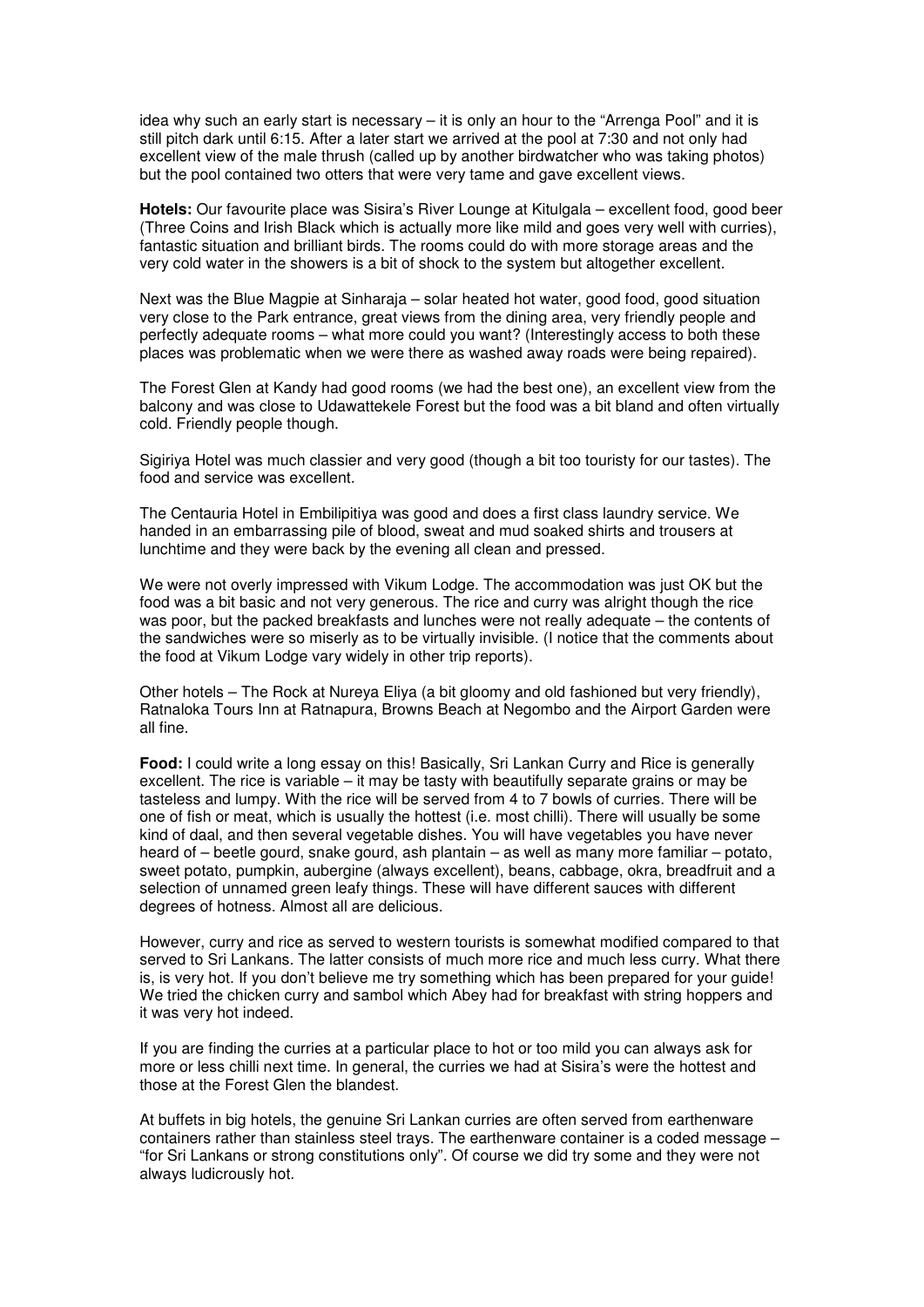A general pattern was that curry and rice was served at lunchtime and something simpler in the evening – maybe noodles with chicken. Or at bigger hotels there was a buffet if it was busy. The noodles were very good and fish was also excellent – especially "seer fish", often described as "darn of seer fish". At some places (e.g. Vikum Lodge) you could get curry and rice in the evening if you booked in advance though it did not appear on the menu. This was handy if you had had a packed lunch. At Sisira's we had rice and curry for both lunch and dinner but this got a bit much after a while!

A word about curd. We became completely addicted to "curd and treacle". The curd is buffalo curd, which is sold by the roadside in terracotta bowls, and is available in rice growing areas where there are usually water buffalo. The treacle is the sap of the kitul palm and had a distinctive smoky taste. No two portions of curd are the same. It can vary from being quite sour, like natural yoghurt, to being very rich and creamy. It is always delicious and probably good for the stomach ("friendly bacteria" etc)

All the hotel buffets we came across were excellent.

Desserts were variable – jelly and ice cream slipped down very well after the hot curries at Sisira's whilst curd was often an option. You could always have fruit, which was usually papaya, pineapple and banana. Once or twice we were served a genuine Sri Lankan concoction like a brown solid caramel flavoured egg custard – very good.

Breakfasts were excellent – typically fruit, eggs of some sort, toast and often good marmalade – those Scottish Tea Planters certainly left their mark.

Tea was usually excellent. If you want milk it will be hot. Coffee is not worth bothering with unless you are in a big hotel or are very keen on Nescafe.

A note on food hygiene – it appears to be very good. We have been to the Indian subcontinent on a number of occasions and this is the first time our digestive systems have remained totally unperturbed.

**Other things:** We found the visit to a tea factory fascinating – not least for the ingenuity and the great age of some of the machines.

The spice garden was a disappointment. I expected to see commercially grown spices for cooking but instead there were just a few examples of some of the spices and plants used in Ayurvedic medicine together with the offer of a massage. Unless you are interested in Ayurvedic remedies I would give it a miss. I didn't even enjoy the massage – it left me all tense because it was painful and the oil smelt horrible!

We enjoyed all our "culture" – we went to Sigirya Rock, Polunnawarra, Kandy Temple of the Tooth (at night and during the day), Dambulla Rock Temples, a large Hindu temple dedicated to Parvati (can't remember where) and a monastery Abey took us to in order to show us writing on ola leaves. We also went to a dance performance – great fun.

I have slightly mixed feelings about Polunnawarra. It dates from the  $10<sup>th</sup>$  to  $13<sup>th</sup>$  centuries and is basically a ruin, albeit on a grand scale. In the UK we have plenty of places from those dates that are still in use and are more impressive. However, the Gal Vihare (Buddha figures carved from a huge granite rock) and the temple containing the ruined standing Buddha were impressive. (The latter also contained one of Sri Lanka's few Barn Owls!) The Lotus Pond will remain in our memory forever, as it was the place where we eventually caught up with the Fish Owl – fantastic views of a bird we had just missed by a few seconds on several previous occasions.

**Birding locations:** Just a few words on this. When we totted up our lists we were surprised to find that top of our list in terms of number of species seen was Sigiriya (including Polunnawarra). By the time we got there we had few new birds to see, but it is potentially a good place to start so that you can get to grips with the common birds. But you would need to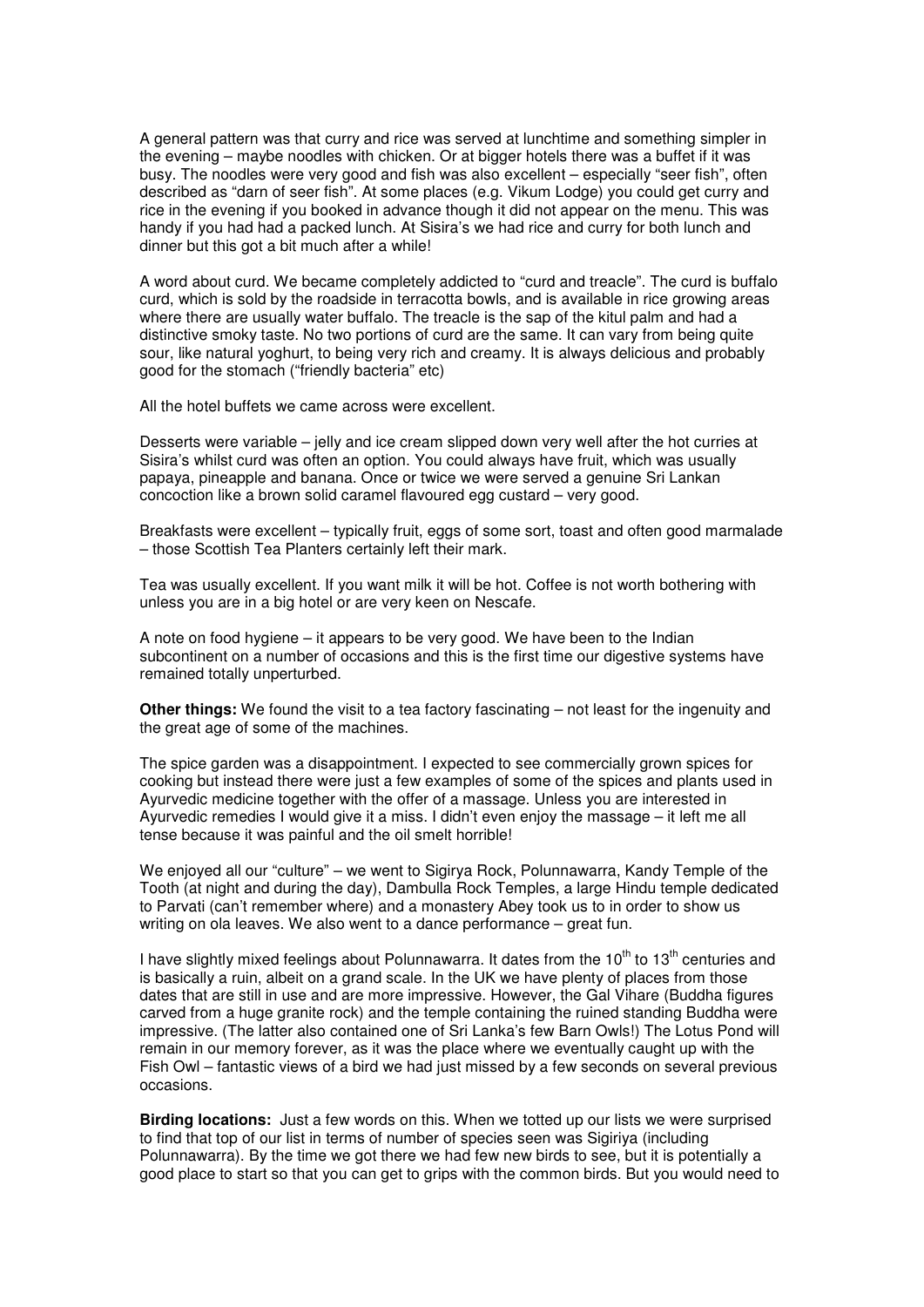dedicate the first day to birdwatching so that you did not spend all your time as you were going up the rock trying to look at the birds!

We had considered doing the trip in this order – Sigirya first and finishing with Sinharahiah and Kitulgala. This leaves the physically most challenging sites to the end when you have acclimatised a bit. But it does mean you leave all the key endemics to the last few days – a bit nerve racking! In the event, if we had done it in this order the weather would have caused severe problems.

Just a note about the actual birding at Kitulgala. There is very good birdwatching around the lodge, but every time you go into the forest you have to cross the river. This can be achieved by the small ferry which consists of a very narrow canoe (with an outrigger) which you stand up in. We found this OK as the outrigger makes it very stable and you can brace your legs against the side of the canoe, though some people don't like it. I guess maybe it helps that we are short! The alternative is a scary bridge where the central section has been repaired with flattened oil drums that have since split in many places. Once was enough for me!

Once across the river you can walk through the village along the river (very interesting, as well as good birds) or up into the forest. This involves a climb of several hundred feet of rocky path. This can get pretty hot and sticky but the main problem is doing it on the way down in the dark and the wet on the way back from owl sorties – you need a good torch and confident feet.

Sinharajah involves a very bumpy jeep ride to the forest entrance and then a walk of a couple of kilometres to the main bird areas. On one day Peter covered this piece of track backwards and forwards 3 times (Scaly Thrush site at one end and White Faced Starling at the other, and still didn't see the Scaly Thrush) though I retired after the first foray. Anyway, both these sites can be fairly energetic.

**Footwear:** At Sinharajah and Kitulgala our waterproof boots were invaluable for soggy bits of path and wet stream crossings. The path back via Baker's Falls at Horton Plains was also very boggy – like a peaty path in the Peak District, and the waterproof boots were again very useful.

**Leeches:** Leech socks were essential at Sinharajah and Kitulgala though the locals adopt the technique of flip flops and bare legs and just brush them off from time to time. We bought ours from the Oriental Bird Club. They were "one size" and extremely large (designed for size 14 feet I think) and the material was also very thick – sort of twill. Although I reduced the foot size before we went I did not realize how much walking we would be doing wearing them. If I had known I would have spent more time improving the fit as after several days my feet were getting painful where the seams were digging in and the material was bunching up.

If I had known what they were like I would have made my own. You could use thinner material – it will be OK as long it has a close weave (I should think curtain lining would be fine and cheap) and make them to fit. They are simply a foot shaped object (like a Christmas stocking) with some means of holding them  $up - a$  shoelace through a hem at the top or simply an elastic garter worn over the top. They need to be easy to get on and off for ferry crossings (you have to wade to get into the canoe).

Note that leech socks do not protect you from leeches higher up. On our rainy day at Kitulgala we had leeches on our arms, chests and most revoltingly I had a ring of the horrid objects round my midriff because I had not tucked my shirt in! A generous application of DEET will deter them however. It is worth carrying sticking plasters to put over the wounds because they are very reluctant to stop bleeding especially on the inside of your arms.

**Leopards:** You need to make it clear to your guide whether you are interested in seeing leopard. If you are and there is time in the itinerary you will probably do a whole day in Yala. This gives time to get to the inland part of the park near the big rock that affords the best chance of a leopard sighting. We did indeed see one there – a grizzled old male perched on a rock at some distance but very clear through the scope.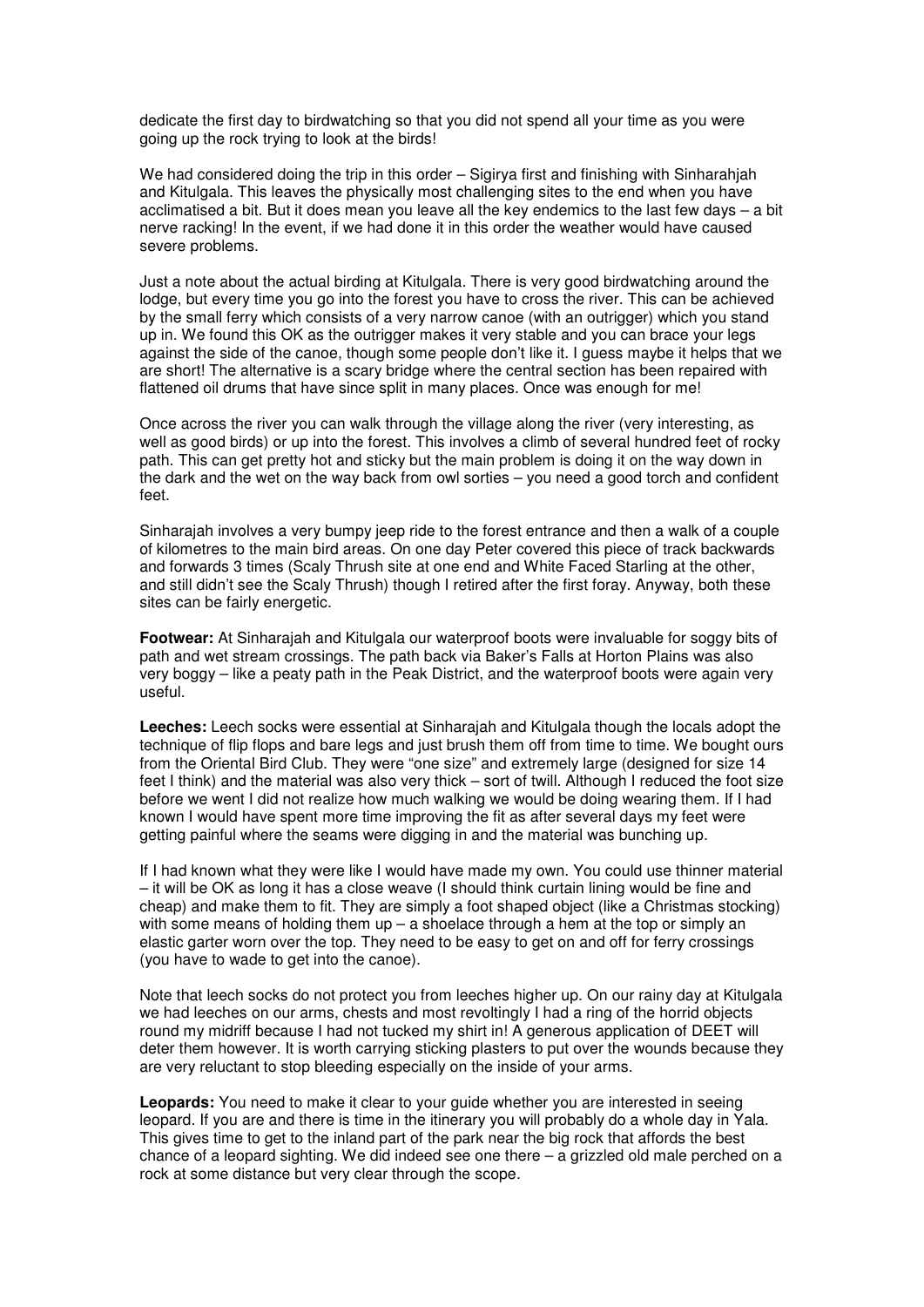(Note that Baurs have a relationship with a driver and his vehicle who operates in Yala, Bundala and Uda Walawe. They have trained him and he is first class at bird spotting – he found our Sirkeer Malkoha).

**Summary:** We had had marvellous time in Sri Lanka – it was a thoroughly enjoyable trip.

We found Sri Lanka very different from India – much quieter, less frenetic, less smelly, cleaner and generally less of a culture shock. Really quite calm and laid back. Even the driving is quieter – when an oncoming bus overtakes in a stupid place and you have to pull off the road to avoid it hitting you there is no hooting or shaking of fists – just calm acceptance. I suppose Buddhism must be a factor here.

I have not mentioned the tsunami because it didn't figure very much on our trip except in the Yala area. Abey showed us places where the tsunami had hit and explained some of the damage it did though most of the areas have been cleared and it is difficult to spot the impact. We also saw a new village being built for some of the displaced people.

At Yala, the place where you now eat your picnic breakfast is the same place where, at breakfast time on 26<sup>th</sup> Dec 2004, a number of German and Japanese tourists together with drivers and the staff of the little restaurant were all killed by the tsunami. The wrecked restaurant is still there as are piles of debris. There is a new memorial there to the people who were killed but it seemed a strange spot to have breakfast and we had little appetite for it. But I am glad we went there as it was good that we were not completely insulated from the disaster. However the Sri Lankans do not make a big issue of the event. Please do not let it put you off going.

## **Bird List:**

LITTLE GREBE tachybaptus ruficollis SPOT BILLED PELICAN pelicanus philippensis GREAT CORMORANT phalacrocorax carbo INDIAN SHAG phalacrocorax fuscicollis LITTLE CORMORANT halietor halietor niger INDIAN DARTER anhinga melanogaster YELLOW BITTERN ixobrychus sinensis BLACK BITTERN ixobrychus flavicollis BLACK CROWNED NIGHT HERON nycticorax nycticorax INDIAN POND HERON ardeola grayii CATTLE EGRET bubulcus bubulcus ibis GREEN BACKED HERON butorides striatus WESTERN REEF HERON egretta gularis LITTLE EGRET egretta garzetta INTERMEDIATE EGRET egretta intermedia GREAT EGRET egretta alba PURPLE HERON ardea purpurea GREY HERON ardea cinerea PAINTED STORK mycteria leucocephalus ASIAN OPENBILLED STORK anastomous oscitans WOOLLY NECKED STORK ciconia episcopus BLACK NECKED STORK ephippiorhyncus asiaticus ORIENTAL WHITE IBIS threskiornis melanocephala WHITE SPOONBILL platalea leucorodia GREATER FLAMINGO phoenicopterus ruber LESSER WHISTLING DUCK dendrocygna javanica COTTON PYGMY GOOSE nettapus coromandelianus PINTAIL anas acuta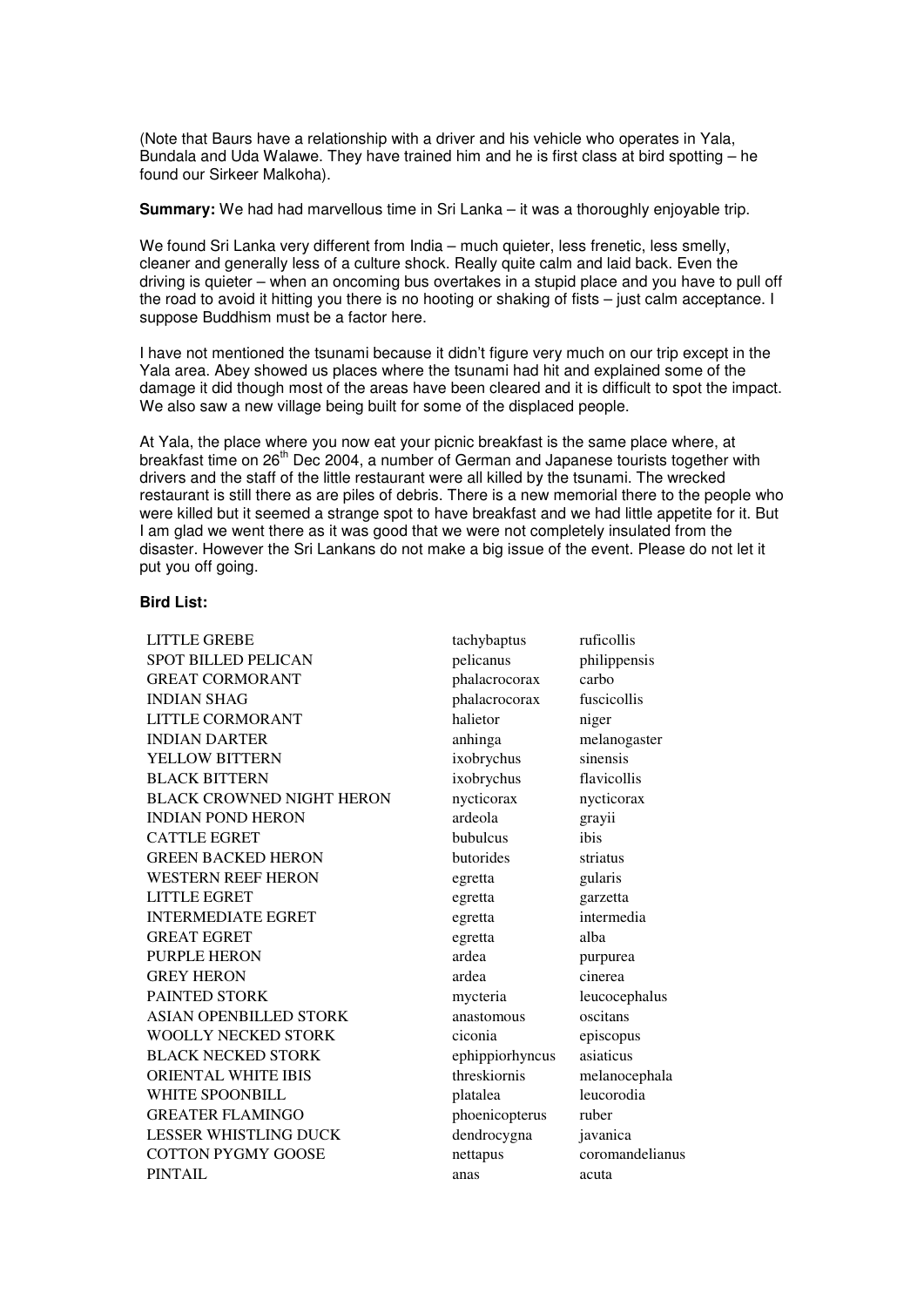GARGANEY anas querquedula ORIENTAL HONEY BUZZARD pernis ptilorhynchus BLACK SHOULDERED KITE elanus caeruleus BRAHMINY KITE haliastur indus WHITE BELLIED SEA EAGLE haliaeetus leucogaster GREY HEADED FISH EAGLE ichthyophaga ichthyaetus CRESTED SERPENT EAGLE spilornis cheela SHIKRA accipiter badius COMMON BUZZARD buteo buteo INDIAN BLACK EAGLE ictinaetus malayensis BOOTED EAGLE hieraetus pennatus CHANGEABLE HAWK EAGLE spizaetus cirrhatus MOUNTAIN HAWK EAGLE spizaetus nipalensis COMMON KESTREL falco tinnunculus PEREGRINE falco peregrinus SRI LANKA SPURFOWL gallloperdix bicalcarata SRI LANKA JUNGLEFOWL gallus lafayettii COMMON PEAFOWL pavo pavo cristatus BARRED BUTTONQUAIL turnix suscitator SLATY LEGGED CRAKE rallina eurizonoides WHITE BREASTED WATERHEN amaurornis phoenicurus WATERCOCK gallicrex cinerea MOORHEN gallinula chloropus PURPLE SWAMPHEN porphyrio porphyrio porphyrio PHEASANT TAILED JACANA hydrophasianus chirurgus BLACK WINGED STILT himantopus himantopus GREAT THICK KNEE burhinus recurvirostris SMALL PRATINCOLE glareola lactea YELLOW WATTLED LAPWING vanellus malabaricus RED WATTLED LAPWING vanellus indicus PACIFIC GOLDEN PLOVER pluvialis fulva GREY PLOVER pluvialis squatarola LITTLE RINGED PLOVER charadrius dubius KENTISH PLOVER charadrius alexandrinus LESSER SAND PLOVER charadrius mongolicus BLACK TAILED GODWIT limosa limosa SPOTTED REDSHANK tringa erythropus REDSHANK tringa totanus MARSH SANDPIPER tringa stagnatilis GREENSHANK tringa nebularia GREEN SANDPIPER tringa ochropus WOOD SANDPIPER tringa glareola COMMON SANDPIPER actitis hypoleucus TURNSTONE arenaria interpres PINTAIL SNIPE gallinago stenura SNIPE gallinago gallinago gallinago LITTLE STINT CALIDENT CALIDED CALIDED CALIDED MINUTE CURLEW SANDPIPER calidris ferruginea BROWN HEADED GULL larus brunnicephalus WHISKERED TERN chlidonias hybrida GULL BILLED TERN gelochelidon nilotica CASPIAN TERN hydroprogne caspia COMMON TERN sterna hirundo LITTLE TERN sterna albifrons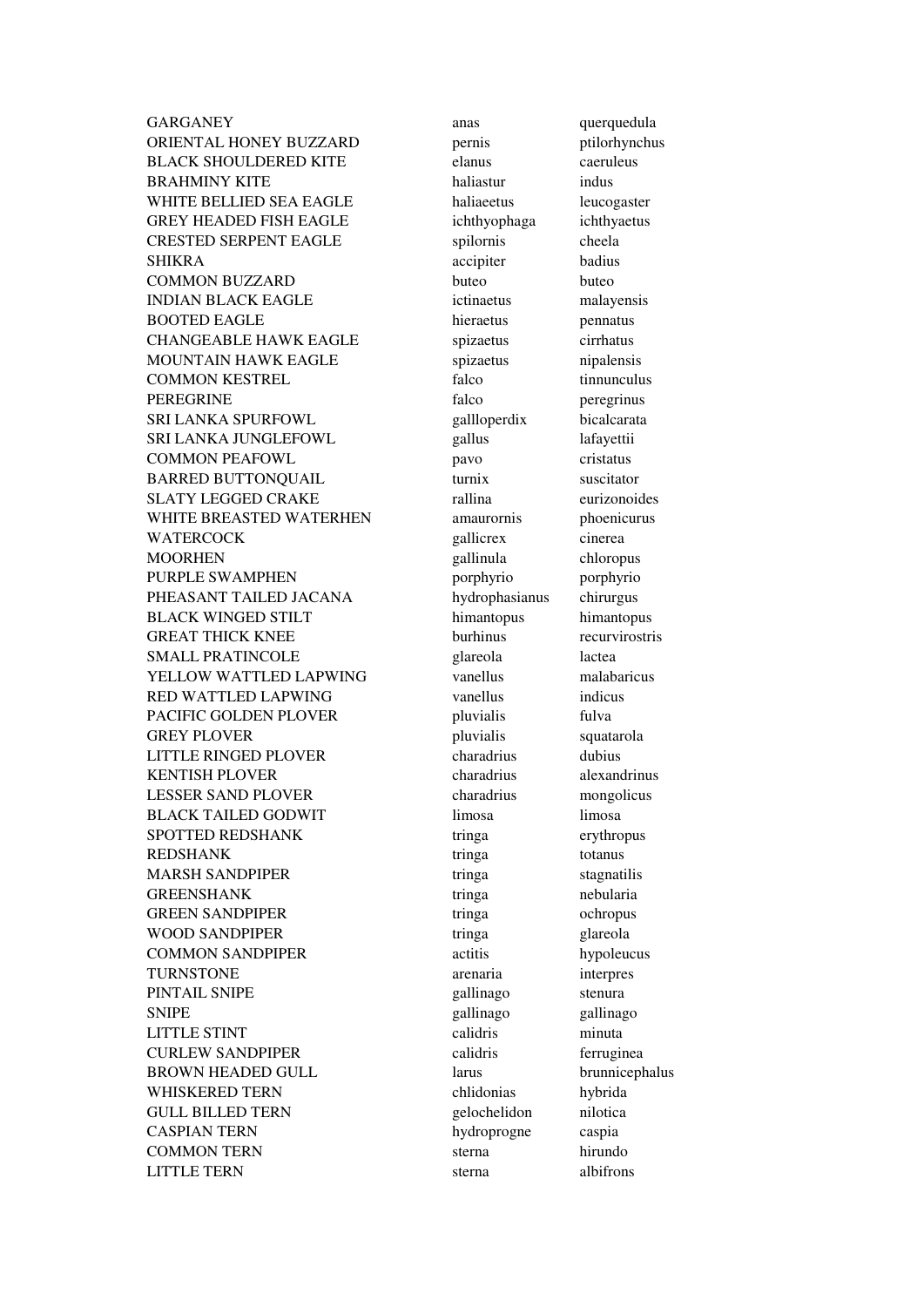ROCK DOVE columba livia SRI LANKA WOODPIGEON columba torringtoniae SPOTTED DOVE streptopelia chinensis EMERALD DOVE chalcophaps indica ORANGE BREASTED PIGEON treron bicincta POMPADOUR GREEN PIGEON treron pompadora GREEN IMPERIAL PIGEON ducula aenea SRI LANKA HANGING PARROT loriculus beryllinus ALEXANDRINE PARAKEET psittacula eupatria ROSE RINGED PARAKEET psittacula krameri PLUM HEADED PARAKEET psittacula cyanocephala LAYARDS PARAKEET psittacula calthropae BLACK AND WHITE CUCKOO clamatora jacobinus COMMON HAWK CUCKOO cuculus varius PLAINTIVE CUCKOO cacomantis merulinus COMMON KOEL eudynamys scolopacea SIRKEER MALKOHA phaenicophaeus leschnaultii RED FACED MALKOHA phaenicophaeus pyrrhocephalus GREEN BILLED COUCAL centropus chlororhyncus GREATER COUCAL centropus sinensis BARN OWL tyto alba BROWN FISH OWL ketupa zeylonensis CHESTNUT BACKED OWLET glaucidiium castanonotum BROWN WOOD OWL strix leptogrammica SERENDIB SCOPS OWL otus thilohoffmanni ORIENTAL SCOPS OWL otus sunia SRI LANKA FROGMOUTH batrachostomus moniliger JERDONS NIGHTJAR caprimulgus atripennis INDIAN NIGHTJAR caprimulgus asiaticus INDIAN SWIFTLET aerodramus unicolor ASIAN PALM SWIFT cypsiurus batasiensis HOUSE SWIFT apus a pus affinis CRESTED TREESWIFT hemiprocne coronata COMMON KINGFISHER alcedo atthis STORK BILLED KINGFISHER pelargopsis capensis WHITE BREASTED KINGFISHER halcyon smyrnensis LITTLE GREEN BEE EATER merops orientalis BLUE TAILED BEE EATER merops philippinus INDIAN ROLLER coracias benghalensis HOOPOE upupa epops SRI LANKA GREY HORNBILL ocyceros gingalensis MALABAR PIED HORNBILL anthracoceros coronatus BROWN HEADED BARBET megalaima zeylanica YELLOW FRONTED BARBET megalaima flavifrons CRIMSON FRONTED BARBET megalaima rubricapilla COPPERSMITH BARBET megalaima haemacephala LESSER YELLOWNAPE picus chlorolophus CRIMSON BACKED FLAMEBACK chrysolaptes stricklandii WHITE NAPED WOODPECKER chrysolaptes festivus BLACK RUMPED FLAMEBACK dinopium psarodes INDIAN PITTA pitta brachyura RUFOUS WINGED BUSHLARK mirafra assamica ASHY CROWNED SPARROW LARK eremopterix grisea BARN SWALLOW hirundo rustica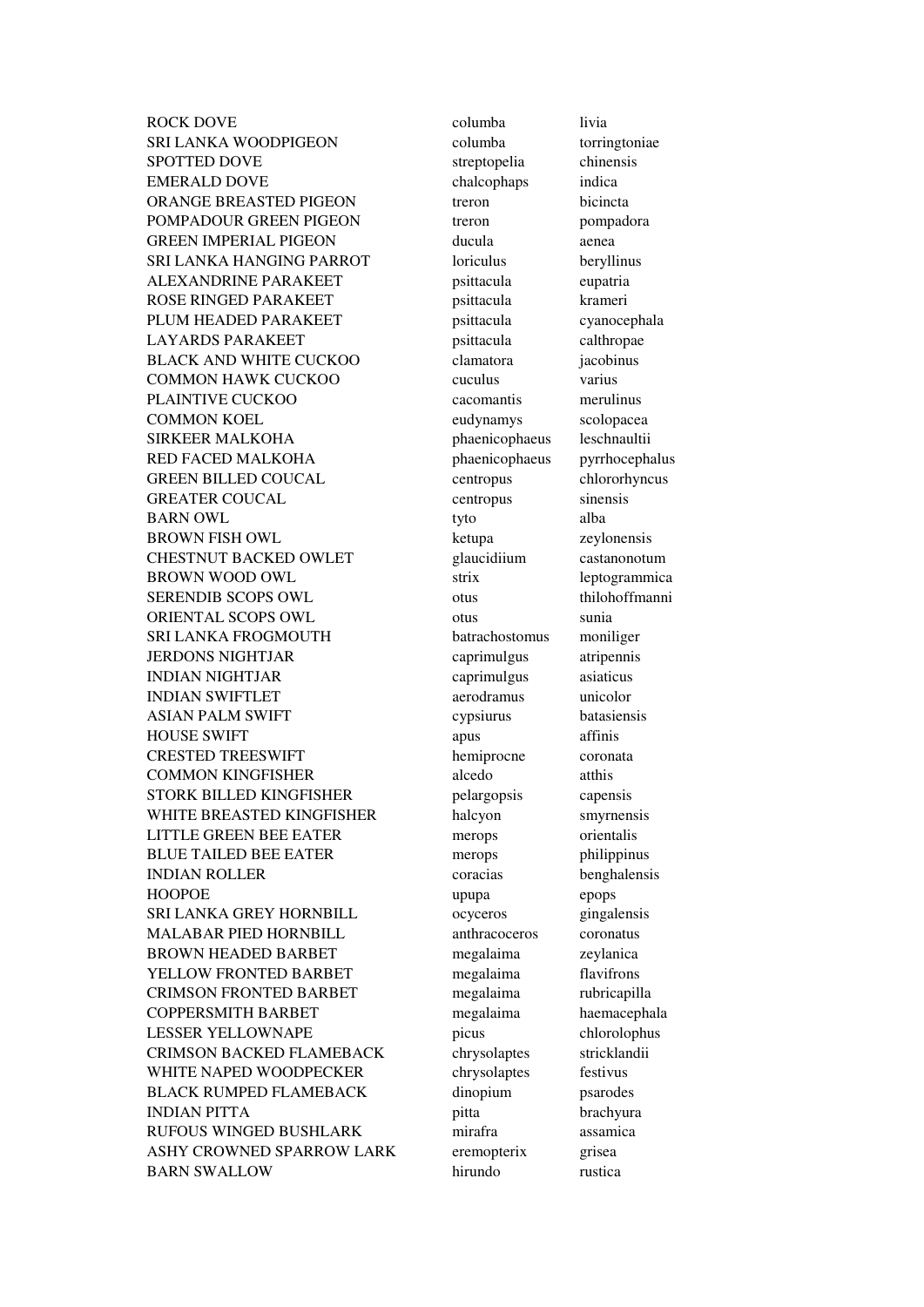HILL SWALLOW hirundo domicola RED RUMPED SWALLOW hirundo daurica CEYLON SWALLOW hirundo hyperythra FOREST WAGTAIL dendronanthus indicus YELLOW WAGTAIL motacilla flava GREY WAGTAIL motacilla cinerea RICHARD'S PIPIT anthus anthus richardii PADDYFIELD PIPIT anthus anthus rufulus BLACK HEADED CUCKOO SHRIKE coracina melanoptera SMALL MINIVET pericrocotus cinnamomeus ORANGE MINIVET pericrocotus flammeus BAR WINGED FLYCATCHER SHRIKE hemipus picatus SRI LANKA WOODSHRIKE tephrodornis affinis RED VENTED BULBUL pycnonotus cafer YELLOW EARED BULBUL pycnonotus penicillatus WHITE BROWED BULBUL pycnonotus luteolus YELLOW BROWED BULBUL hypsipetes indicus BLACK BULBUL hypsipetes leucocephalus BLACK HEADED YELLOW BULBUL pycnonotus melanicturus COMMON IORA aegithina tiphia JERDONS LEAFBIRD chloropsis cochinchinensis GOLDEN FRONTED LEAFBIRD chloropsis aurifrons BROWN SHRIKE lanius cristatus INDIAN BLUE ROBIN luscinia brunnea MAGPIE ROBIN copsychus saularis WHITE RUMPED SHAMA copsychus malabaricus PIED BUSHCHAT saxicola caprata INDIAN ROBIN saxicoloides fulicata SRI LANKA WHISTLING THRUSH myiophonus blighi PIED THRUSH zoothera wardii ORANGE HEADED THRUSH zoothera citrina SPOT WINGED THRUSH zoothera spiloptera BROWN CAPPED BABBLER pellorneum fuscocapillum CEYLON SCIMITAR BABBLER pomatorhinus melanurus DARK FRONTED BABBLER rhopocichla atriceps ORANGE BILLED BABBLER turdoides rufescens YELLOW BILLED BABBLER turdoides affinis ASHY HEADED LAUGHINGTHRUSH garrulax cinereifrons SRI LANKA BUSH WARBLER bradypterus palliseri PALLAS GRASSHOPPER WARBLER locustella certhiola CLAMOROUS REED WARBLER acrocephalus stentorius GREEN WARBLER phylloscopus nitidus ZITTING CISTICOLA cisticola juncidis TAWNY FLANKED PRINIA prinia subflava ASHY PRINIA prinia socialis GREY BREASTED PRINIA prinia hodgsonii JUNGLE PRINIA prinia sylvatica COMMON TAILOR BIRD orthotomus sutorius TICKELLS BLUE FLYCATCHER cyornis tickelliae ASIAN BROWN FLYCATCHER muscicapa dauurica BROWN BREASTED FLYCATCHER muscicapa muttui DULL BLUE FLYCATCHER eumyias sordida GREY HEADED CANARY FLYCATCHER culicicapa ceylonensis ASIAN PARADISE FLYCATCHER terpsiphone paradisi